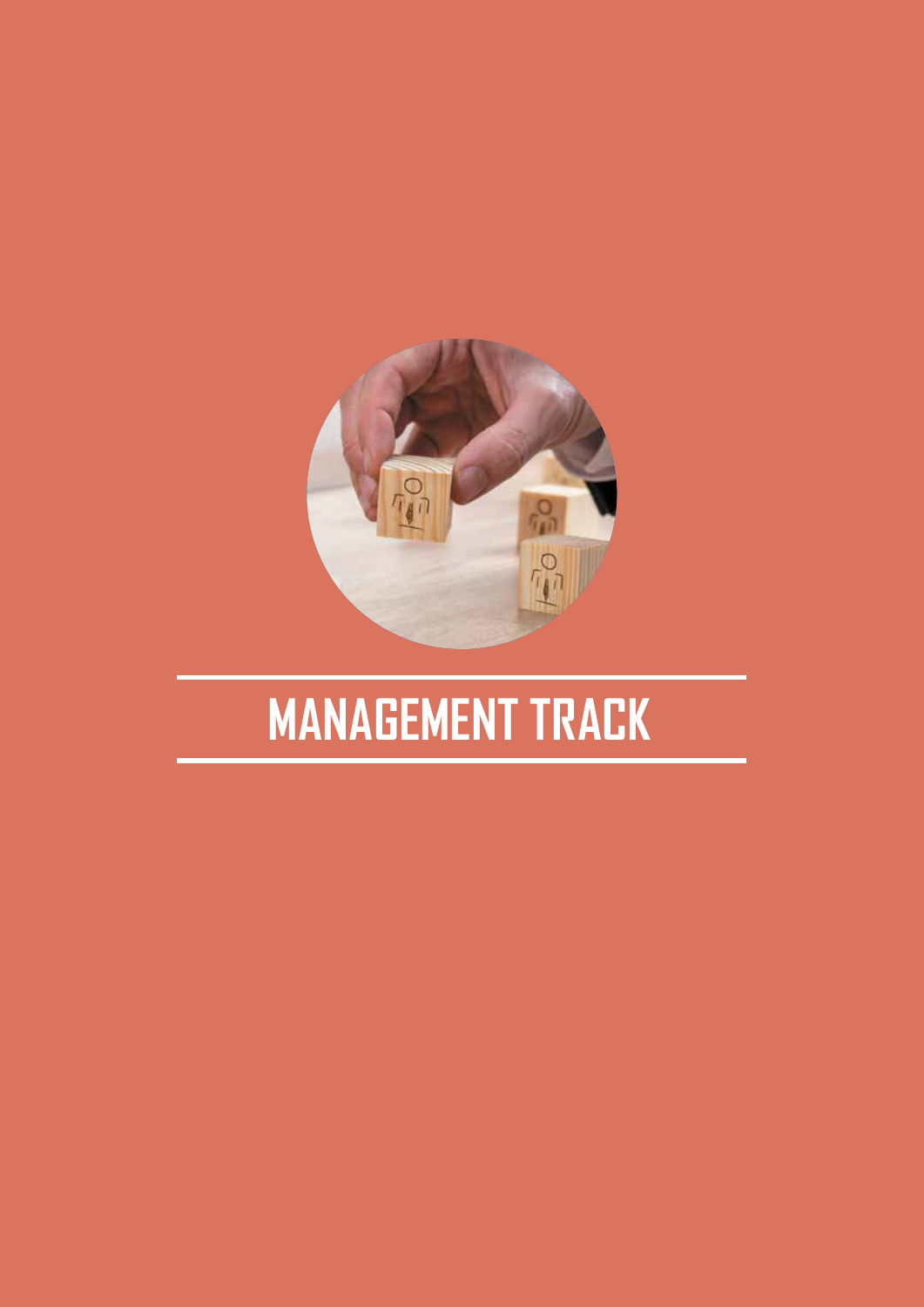#### **Production Supervisor**

The Production Supervisor supervises production employees to ensure production targets are met in a manufacturing environment in accordance with organisation policies and Workplace Safety and Health regulations. This includes planning, assigning and directing work, coordinating weekly meetings, addressing product and employee complaints, and resolving problems.

He/She also implements policies and procedures and recommends improvements with a view to increase efficiency and productivity in production methods, equipment, operating procedures and working conditions.

| <b>Skills Category</b>                           | <b>Skill</b>                                                                                                                                                     |
|--------------------------------------------------|------------------------------------------------------------------------------------------------------------------------------------------------------------------|
| <b>Accounting</b>                                | • Apply Knowledge of Accounting-related Concepts<br>• Prepare Cash Flow Report for the Business Unit                                                             |
| <b>Analytical, Conceptual</b><br>and Evaluative  | • Solve Problems and Make Decisions at Managerial Level<br>• Support the Establishment of a Framework for Initiative<br>and Enterprise                           |
| <b>Business Analytics</b>                        | • Apply Data Visualisation<br>• Solve Problems using Operations Research Techniques                                                                              |
| <b>Business Negotiation</b>                      | • Participate in Dispute Resolution<br>• Participate in Negotiations                                                                                             |
| <b>Communication</b>                             | • Manage Meetings<br>• Present Information<br>• Write Reports                                                                                                    |
| <b>Finance</b>                                   | • Conduct Financial Analysis of the Business Unit<br>• Manage Budgeting and Forecasting Processes for the<br><b>Business Unit</b><br>• Monitor Cash Flow Reports |
| <b>Human Resource</b><br>Management              | • Manage Employee Relations<br>• Support Individual Learning and Development                                                                                     |
| <b>Info-Communication</b><br><b>Technologies</b> | • Produce Advanced Spreadsheet Outputs using<br><b>Spreadsheet Applications</b>                                                                                  |
| <b>Intellectual Property</b>                     | • Apply Knowledge of Intellectual Property to Support<br>IP-related Organisational Procedures                                                                    |
| <b>Interpersonal</b>                             | • Develop a Work Team<br>• Lead a Virtual Team<br>• Lead Workplace Communication and Engagement                                                                  |
| <b>Maintenance</b>                               | • Facilitate and Implement a Pro-active Maintenance<br>Strategy                                                                                                  |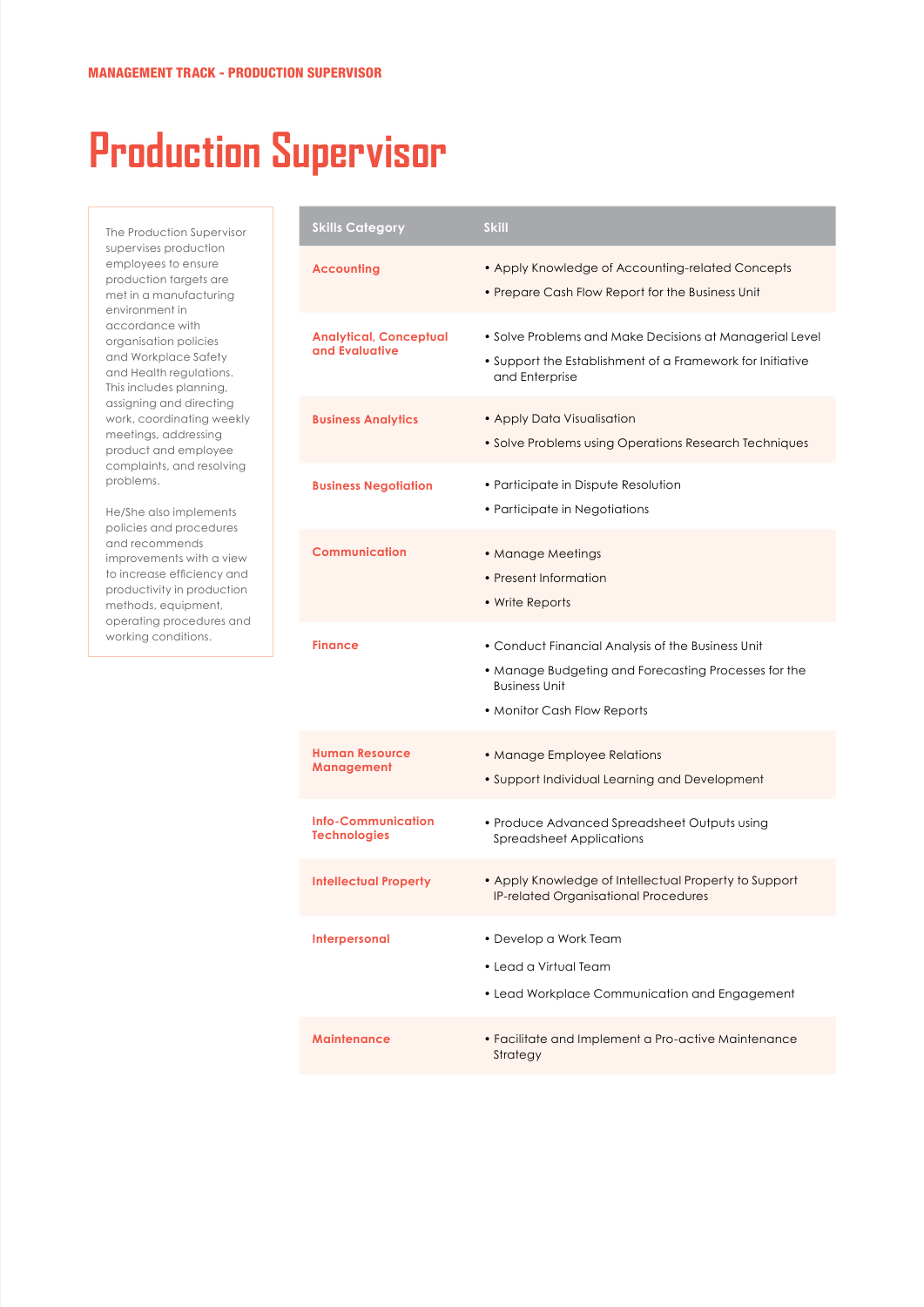# **Production Supervisor**

| <b>Skills Category</b>                                        | <b>Skill</b>                                                                                                                                                                                                                                                                                              |
|---------------------------------------------------------------|-----------------------------------------------------------------------------------------------------------------------------------------------------------------------------------------------------------------------------------------------------------------------------------------------------------|
| Manufacturing<br><b>Productivity and</b><br><b>Innovation</b> | • Contribute to Innovation Process within own Scope of<br>Work in Business Unit<br>• Manage Continuous Improvement<br>• Manage Innovation in the Business Function<br>• Manage Lean Manufacturing for Productivity<br>Improvement                                                                         |
| <b>Operations Planning</b>                                    | • Manage Plant Shut-down and Re-start<br>• Manage Production Planning and Scheduling<br>• Manage the Installation of New Product Manufacturing<br>Processes<br>• Plan Cost Estimates for a Product<br>• Plan Resources to Meet Production Processes                                                       |
| <b>Operations Production</b>                                  | • Conduct Trials<br>• Manage Enterprise Resource Planning                                                                                                                                                                                                                                                 |
| <b>Personal Management</b><br>and Development                 | • Apply Emotional Competence to Manage Self and<br>Others in a Business Context<br>• Contribute Towards a Learning Organisation<br>• Manage Workplace Challenges with Resilience                                                                                                                          |
| Project Management                                            | • Conduct Project After-action Review<br>• Conduct Project Feasibility Study<br>• Manage Project Costs<br>• Manage Project Procurement<br>• Manage Project Quality<br>• Manage Project Resources<br>• Manage Project Risk<br>• Manage Project Scope<br>• Manage Project Team<br>• Manage Project Timeline |
| Quality<br><b>Management Systems</b>                          | • Manage Quality Systems and Processes                                                                                                                                                                                                                                                                    |
| <b>Risk Management</b>                                        | • Apply Risk Management Procedures                                                                                                                                                                                                                                                                        |
| <b>Sales and Marketing</b>                                    | • Understand Sales and Marketing in a Manufacturing<br>Organisation                                                                                                                                                                                                                                       |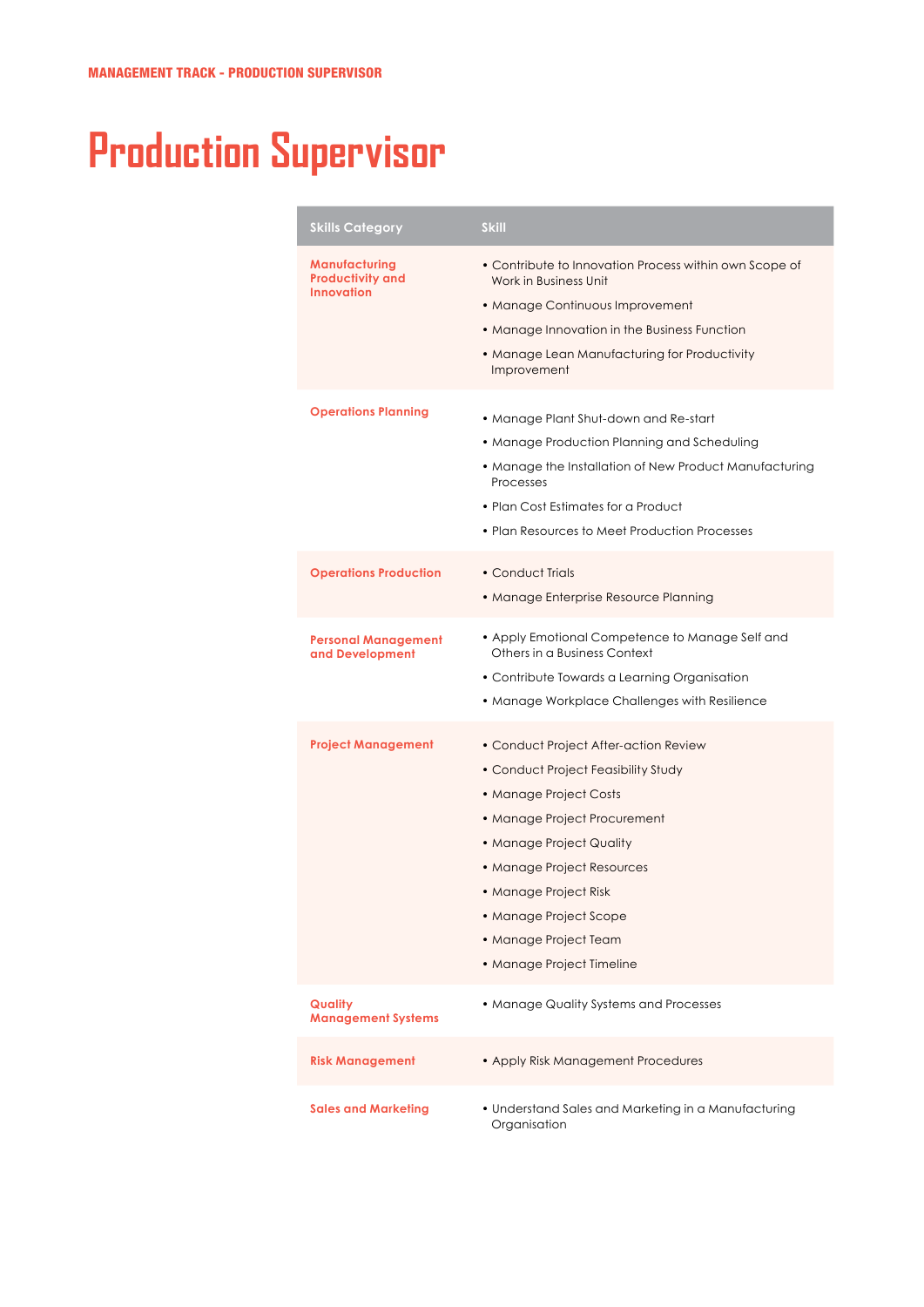| <b>Skills Category</b>                                 | <b>Skill</b>                                                                                             |
|--------------------------------------------------------|----------------------------------------------------------------------------------------------------------|
| <b>Strategy Planning and</b><br><b>Implementation</b>  | • Manage and Review Systems and Processes<br>• Understand Business Management                            |
| <b>Supply Chain and</b><br><b>Logistics Management</b> | • Manage a Supply Chain<br>• Manage Logistics Planning and Process<br>• Manage Procurement and Inventory |
| <b>Sustainable</b><br><b>Manufacturing</b>             | • Plan and Implement Sustainable Work Practices                                                          |
| <b>Value Analysis</b>                                  | • Plan Value Analysis of Products and Processes                                                          |
| <b>Workplace Safety</b><br>and Health                  | • Manage Workplace Safety and Health Systems<br>• Support Workplace Safety and Health Risk Management    |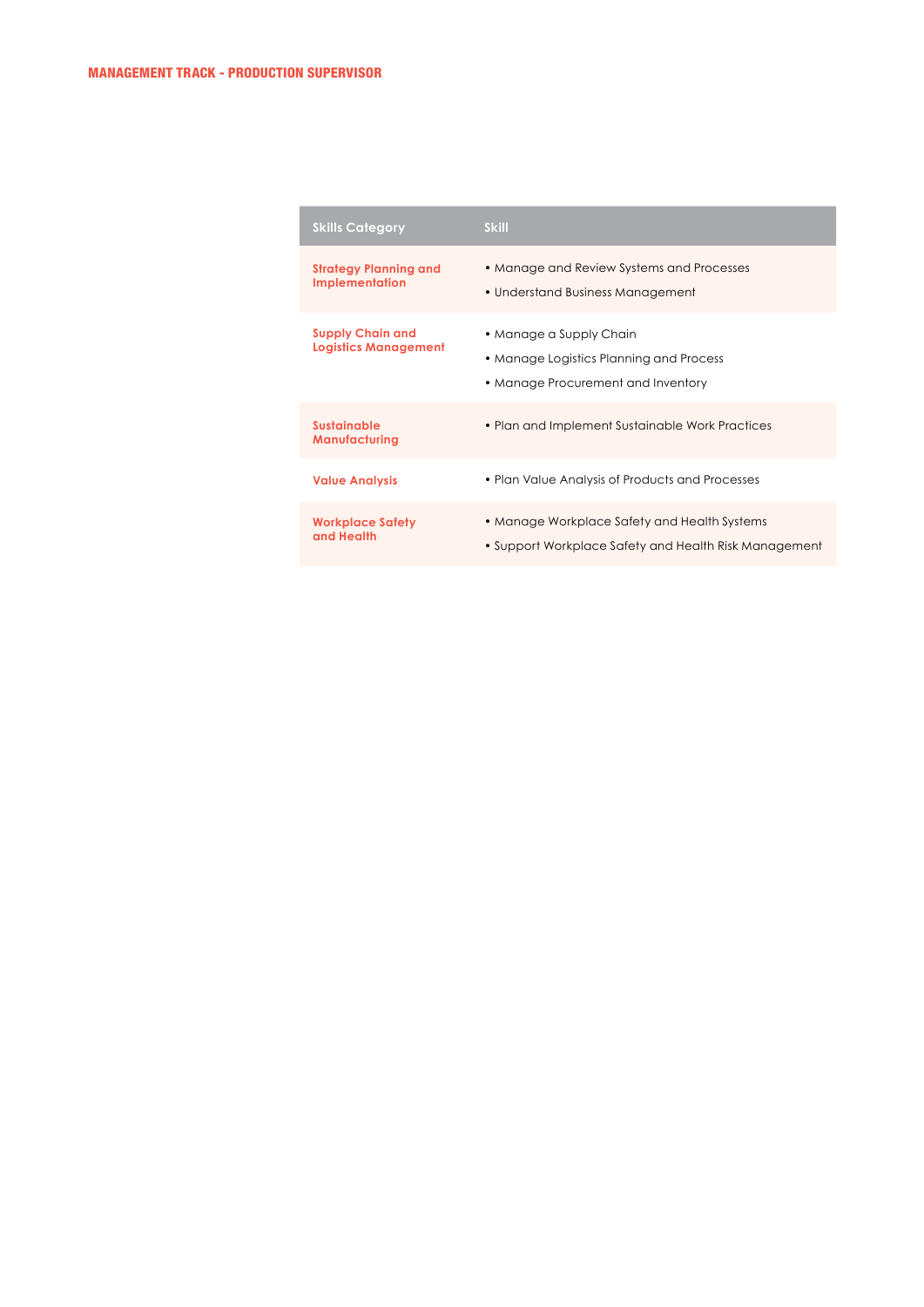## **Assistant Manufacturing Manager/ Section Manager**

The Assistant Manufacturing Manager/Section Manager assists the Manufacturing/ Production/Operations Manager in coordinating and overseeing the day-today production operations and schedules. He/She also collates and analyses production and budget data, resolves productionrelated issues and oversees Workplace Safety and Health regulations for the production area.

The Assistant Manufacturing Manager/Section Manager also enhances production efficiency through the implementation of new or enhanced production processes and the acquisition of new machinery.

The Assistant Manufacturing Manager/Section Manager is a team player who works together with Machinists, Engineers and other colleagues within the organisation to support organisational goals.

| <b>Skills Category</b>                                               | <b>Skill</b>                                                                                                                                                                                                                                                                                                                                                                                                                                    |
|----------------------------------------------------------------------|-------------------------------------------------------------------------------------------------------------------------------------------------------------------------------------------------------------------------------------------------------------------------------------------------------------------------------------------------------------------------------------------------------------------------------------------------|
| <b>Analytical, Conceptual</b><br>and Evaluative                      | • Apply Systems Thinking in Problem Solving and<br><b>Decision Making</b>                                                                                                                                                                                                                                                                                                                                                                       |
| <b>Business Analytics</b>                                            | • Leverage on Data Mining Techniques for Manufacturing<br>Excellence<br>• Operationalise Analytics Models                                                                                                                                                                                                                                                                                                                                       |
| <b>Business Negotiation</b>                                          | • Manage and Direct Negotiation                                                                                                                                                                                                                                                                                                                                                                                                                 |
| <b>Communication</b>                                                 | • Conduct Presentation to Senior Management<br>• Establish and Maintain Strategic Business Partner<br>Relationships                                                                                                                                                                                                                                                                                                                             |
| <b>Finance</b>                                                       | • Prepare Budget for Business Unit                                                                                                                                                                                                                                                                                                                                                                                                              |
| <b>Human Resource</b><br>Management                                  | • Manage Industrial Relations Processes                                                                                                                                                                                                                                                                                                                                                                                                         |
| <b>Intellectual Property</b>                                         | • Apply Knowledge of Intellectual Property to Support IP-<br>related Organisational Procedures                                                                                                                                                                                                                                                                                                                                                  |
| Interpersonal                                                        | • Manage Cross-Functional and Culturally Diverse Teams                                                                                                                                                                                                                                                                                                                                                                                          |
| <b>Leadership and People</b><br><b>Management</b>                    | • Cultivate Workplace Relationships and Diversity<br>• Develop Self to Maintain Professional Competence at<br>Managerial Level<br>• Develop Team Leaders through Capability<br>Development and Coaching<br>• Facilitate Innovation and Lead Team Leaders to<br>Implement Change<br>• Lead Team Leaders to Develop Strategies and<br>Governance Management<br>• Monitor and Reward Performance across Teams to<br>Support Achievement of Results |
| <b>Maintenance</b>                                                   | • Develop a Maintenance Plan                                                                                                                                                                                                                                                                                                                                                                                                                    |
| <b>Manufacturing</b><br><b>Productivity and</b><br><b>Innovation</b> | • Design Continuous Improvement Systems<br>• Design Lean Manufacturing using Six Sigma<br>• Design Productivity Improvement Programmes<br>• Develop Successful Innovation Projects                                                                                                                                                                                                                                                              |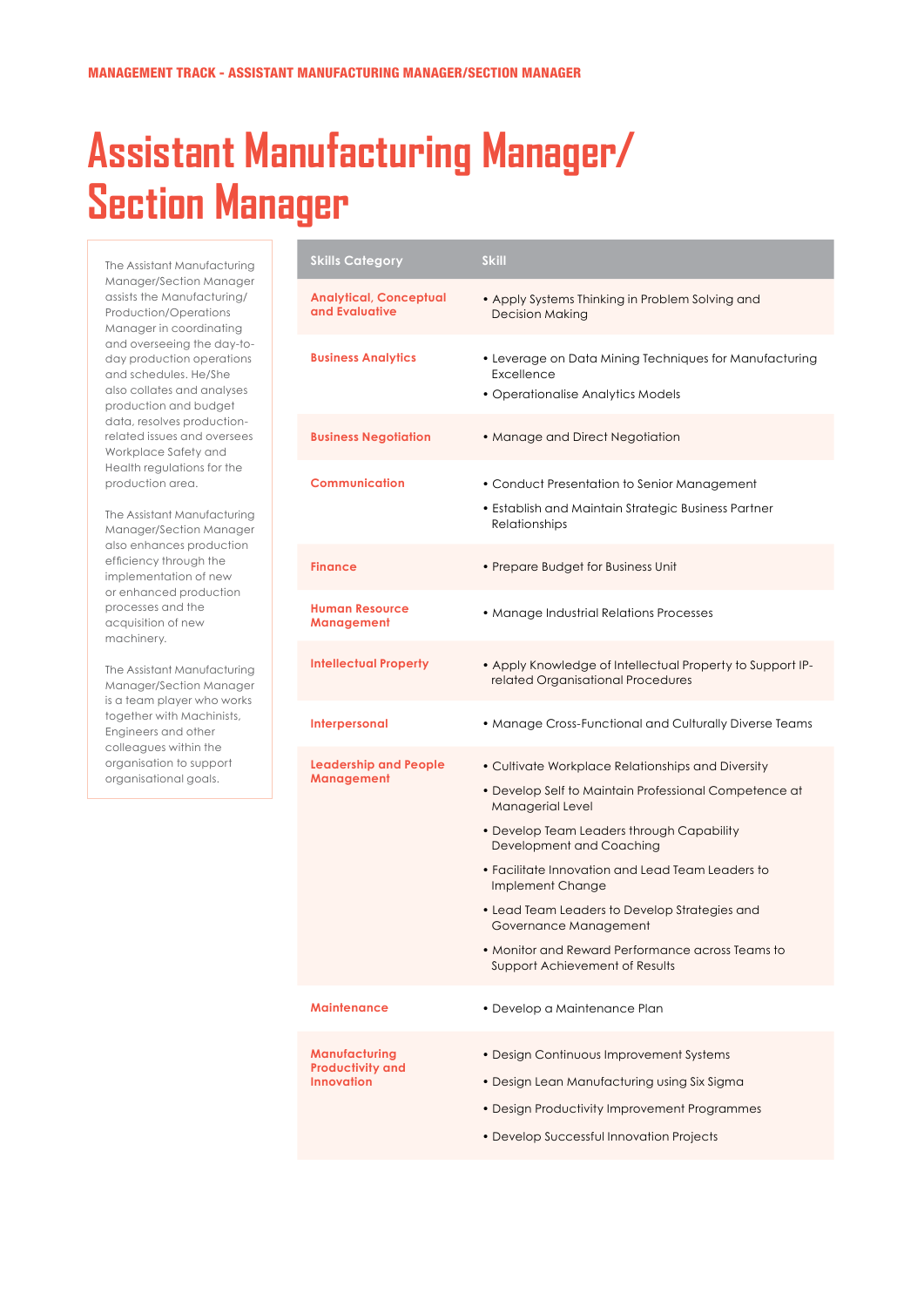| <b>Skills Category</b>                                 | <b>Skill</b>                                                                                                                                                                                                                    |
|--------------------------------------------------------|---------------------------------------------------------------------------------------------------------------------------------------------------------------------------------------------------------------------------------|
| <b>Operations Planning</b>                             | • Develop New Product Manufacturing Process Design<br>Strategy<br>• Develop Resource Plan for Production                                                                                                                        |
| <b>Operations Production</b>                           | • Develop Operational Plans to Meet Operational Targets<br>• Develop Shop Floor Tracking and Control Plan through<br>Management Execution Systems                                                                               |
| <b>Personal Management</b><br>and Development          | • Develop Personal Effectiveness at Managerial Level<br>• Develop Professional Image and Competence to<br>Achieve Personal Career Goals                                                                                         |
| <b>Project Management</b>                              | • Establish Project Feasibility<br>• Establish Project Scope<br>• Lead Programme and Project After Action Review                                                                                                                |
| <b>Quality Management</b><br><b>Systems</b>            | • Design Quality Systems                                                                                                                                                                                                        |
| <b>Risk Management</b>                                 | • Evaluate and Review Compliance with Applicable<br>Legislation and Regulations for the Business Unit<br>• Manage Risk in the Business Unit<br>• Operationalise and Manage Corporate Governance<br>Policy for the Business Unit |
| <b>Sales and Marketing</b>                             | • Understand Sales and Marketing in a Manufacturing<br>Organisation                                                                                                                                                             |
| <b>Strategy Planning and</b><br><b>Implementation</b>  | • Provide Information for Management Decision Making<br>• Understand Business Management                                                                                                                                        |
| <b>Supply Chain and</b><br><b>Logistics Management</b> | • Design Manufacturing and Supply Chain Management<br>Plan<br>• Develop Relationships with Supply Chain                                                                                                                         |
| <b>Sustainable</b><br>Manufacturing                    | • Develop Carbon Footprint Reduction Implementation<br>Plan<br>• Develop Sustainable Manufacturing Framework for<br><b>Management of Operations</b>                                                                             |
| <b>Value Analysis</b>                                  | • Develop Cost Reduction Strategies                                                                                                                                                                                             |
| <b>Workplace Safety</b><br>and Health                  | • Design and Lead Workplace Safety and Health Systems<br>• Develop a Business Case for Workplace Safety and<br>Health                                                                                                           |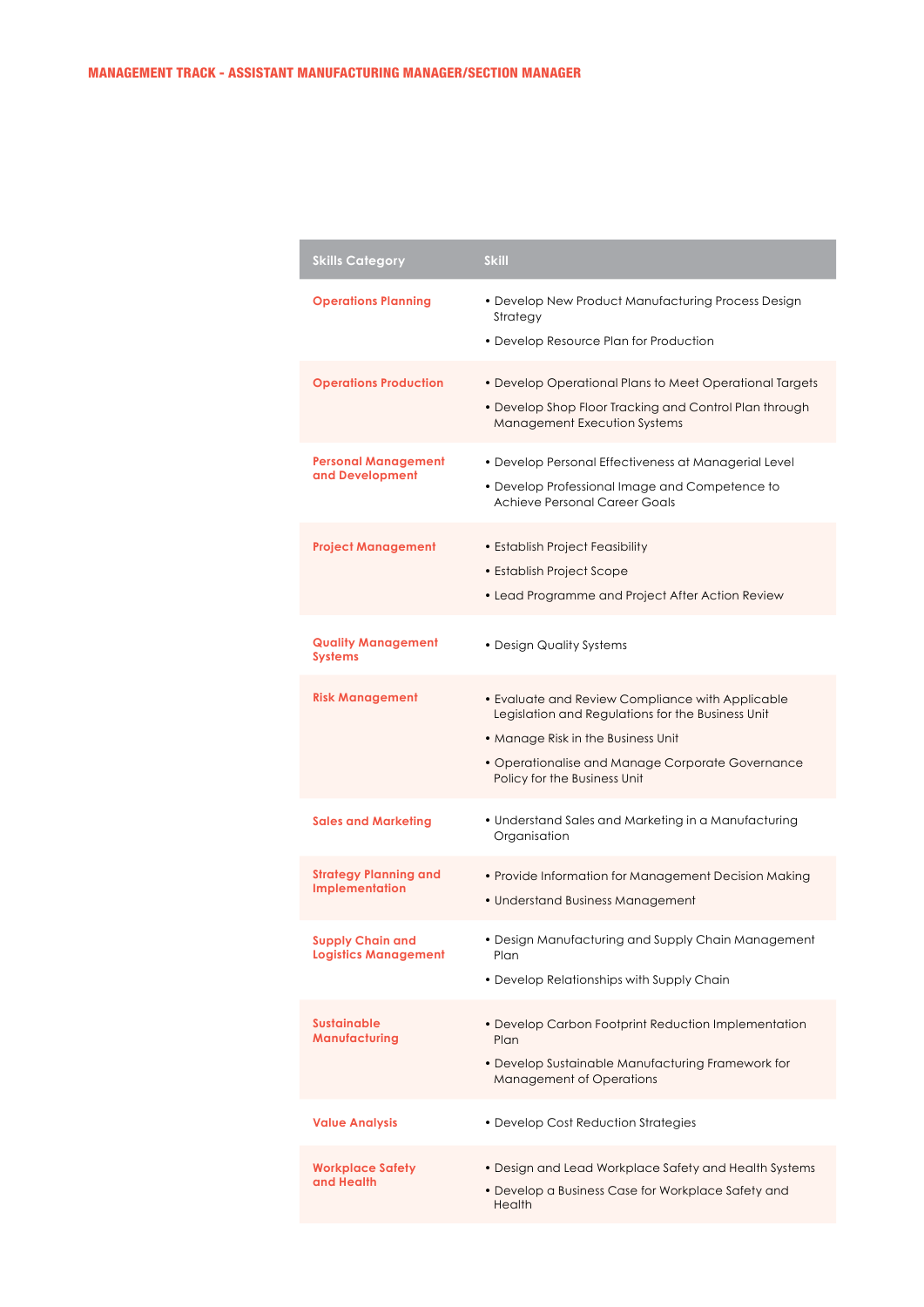# **Manufacturing/Production/ Operations Manager**

The Manufacturing/ Production/Operations Manager oversees the entire manufacturing process, to ensure that production goals are on schedule and budget. This includes determining Workplace Safety and Health strategies, and overseeing manpower, financial and resource plans within the division.

He/She analyses production data and determines new strategies to enhance the efficiency of processes, which includes assessing the viability of new machinery.

As a people manager, the Manufacturing/ Production/Operations Manager directs and motivates teams to achieve production goals, and collaborates with other divisions or sections within the organisation.

| <b>Skills Category</b>                                        | <b>Skill</b>                                                                                                                                                                                                                                                                                                |
|---------------------------------------------------------------|-------------------------------------------------------------------------------------------------------------------------------------------------------------------------------------------------------------------------------------------------------------------------------------------------------------|
| <b>Business Analytics</b>                                     | • Analyse Data and Identify Business Insights                                                                                                                                                                                                                                                               |
| <b>Business Continuity</b><br>Management                      | • Develop and Maintain Business Continuity Strategies,<br><b>Policies and Guidelines</b>                                                                                                                                                                                                                    |
| <b>Business Negotiation</b>                                   | • Manage Dispute Mediation                                                                                                                                                                                                                                                                                  |
| <b>Change Management</b>                                      | • Direct End-to-End Change Management                                                                                                                                                                                                                                                                       |
| <b>Communication</b>                                          | • Resolve Conflicts with Stakeholders                                                                                                                                                                                                                                                                       |
| <b>Finance</b>                                                | • Develop and Establish Financial Budget and Plans                                                                                                                                                                                                                                                          |
| <b>Human Resource</b><br>Management                           | • Conduct Interviews and Make Hiring Decisions<br>• Develop On-the-Job Training Programmes<br>• Develop Workplace Learning Plans<br>• Resolve Grievances and Disputes                                                                                                                                       |
| <b>Info-Communication</b><br><b>Technologies</b>              | • Produce Advanced Spreadsheet Outputs using<br><b>Spreadsheet Applications</b>                                                                                                                                                                                                                             |
| <b>Leadership and People</b><br>Management                    | • Develop Self to Maintain Professional Competence at<br>Senior Management Level<br>• Foster Business Relationships and Organisational Diversity<br>• Lead Managers to Develop Organisational and<br><b>Governance Strategies</b>                                                                           |
| <b>Maintenance</b>                                            | • Evaluate Maintenance Strategies and Systems                                                                                                                                                                                                                                                               |
| Manufacturing<br><b>Productivity and</b><br><b>Innovation</b> | • Evaluate Organisation's Approach to Lean Enterprise to<br>Enhance Competitiveness<br>• Facilitate Innovation Processes in the Organisation<br>• Improve Productivity through RFID-enabled Workflows<br>Innovation (RWI) Framework<br>• Review Innovation Practices to Enhance Business<br>Competitiveness |
| <b>Operations Planning</b>                                    | • Evaluate Competitive Systems and Practices within<br>the Organisation<br>• Review Manufacturing Processes for New Products                                                                                                                                                                                |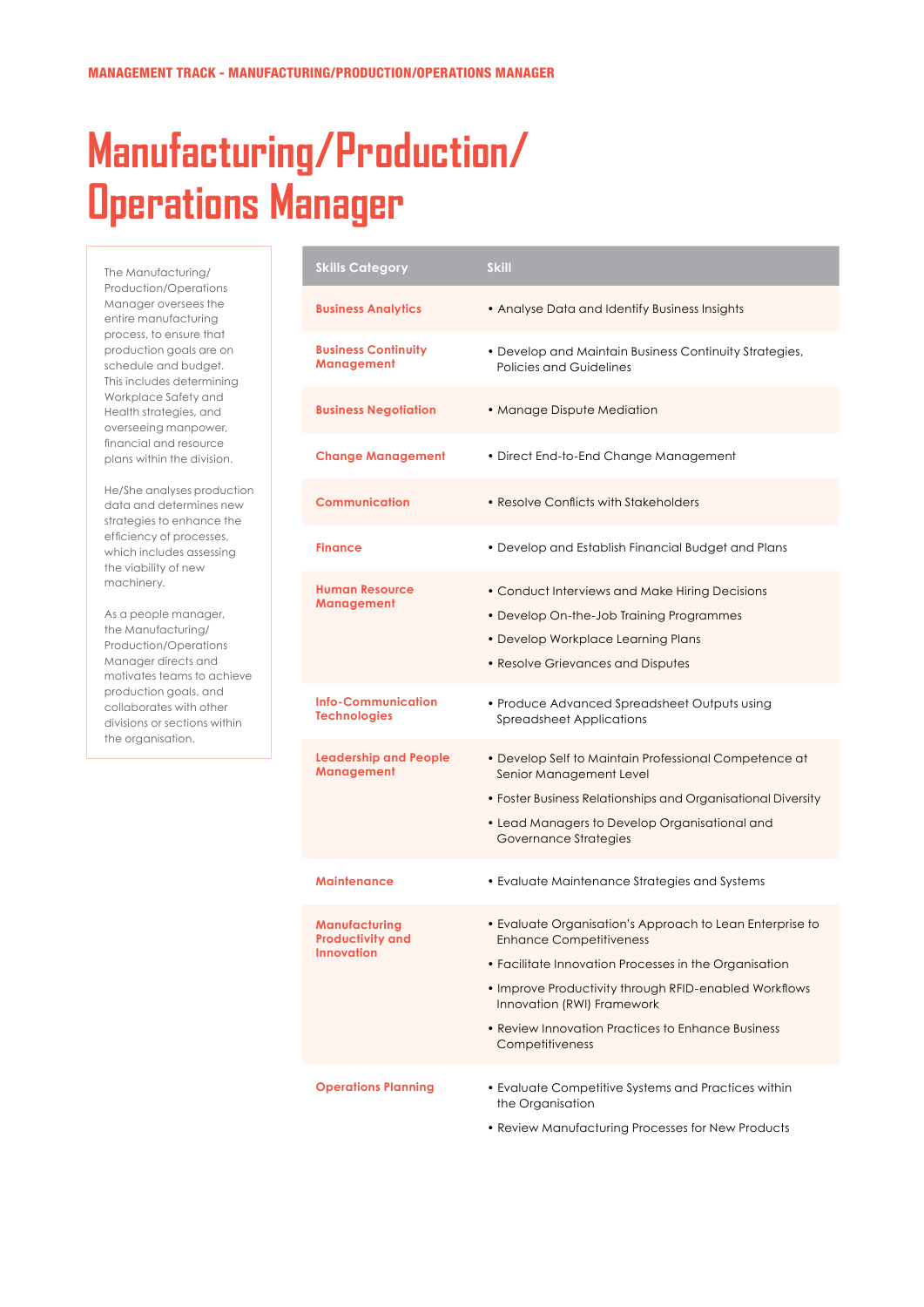| <b>Skills Category</b>                                 | <b>Skill</b>                                                                                                                                                                                                                                                                                         |
|--------------------------------------------------------|------------------------------------------------------------------------------------------------------------------------------------------------------------------------------------------------------------------------------------------------------------------------------------------------------|
| <b>Operations Production</b>                           | • Evaluate Operational Performance using<br>'OMNI' Methodology<br>• Review and Analyse Production Trials and Specify<br>Re-trials                                                                                                                                                                    |
| Product Management                                     | • Analyse Competitors<br>• Analyse Customer Behaviour<br>• Analyse Service Quality and Customer Satisfaction<br>• Develop New Products and Services<br>• Direct Market Research<br>• Interpret Market Trends and Developments<br>• Manage Product Design and Development<br>• Manage Product Pricing |
| <b>Project Management</b>                              | • Plan, Manage and Control Projects<br>• Review and Endorse Project Plans and Deliverables                                                                                                                                                                                                           |
| <b>Quality Management</b><br><b>Systems</b>            | • Evaluate the Effectiveness of Quality Management<br>System                                                                                                                                                                                                                                         |
| <b>Risk Management</b>                                 | • Develop a Risk Management Framework, Policy and Process<br>• Manage Risk across Business Units                                                                                                                                                                                                     |
| <b>Sales and Marketing</b>                             | • Develop Domestic Sales and Marketing Operational Plans<br>• Develop International Sales and Marketing Operational Plans<br>• Evaluate Sales and Marketing Outcomes                                                                                                                                 |
| Strategy Planning and<br><b>Implementation</b>         | • Develop Organisational Strategies and Policies<br>• Establish Business Strategies for the Business Function                                                                                                                                                                                        |
| <b>Supply Chain and</b><br><b>Logistics Management</b> | • Evaluate the Performance of Manufacturing and<br>Supply Chain Management                                                                                                                                                                                                                           |
| <b>Sustainable</b><br><b>Manufacturing</b>             | • Analyse Organisation's Carbon Footprint<br>• Monitor and Analyse Energy Usage Patterns for<br><b>Improvements</b>                                                                                                                                                                                  |
| <b>Value Analysis</b>                                  | • Evaluate Organisation's Value Stream to Reduce Waste                                                                                                                                                                                                                                               |
| <b>Workplace Safety</b><br>and Health                  | • Evaluate Workplace Safety and Health Systems<br>for Improvement                                                                                                                                                                                                                                    |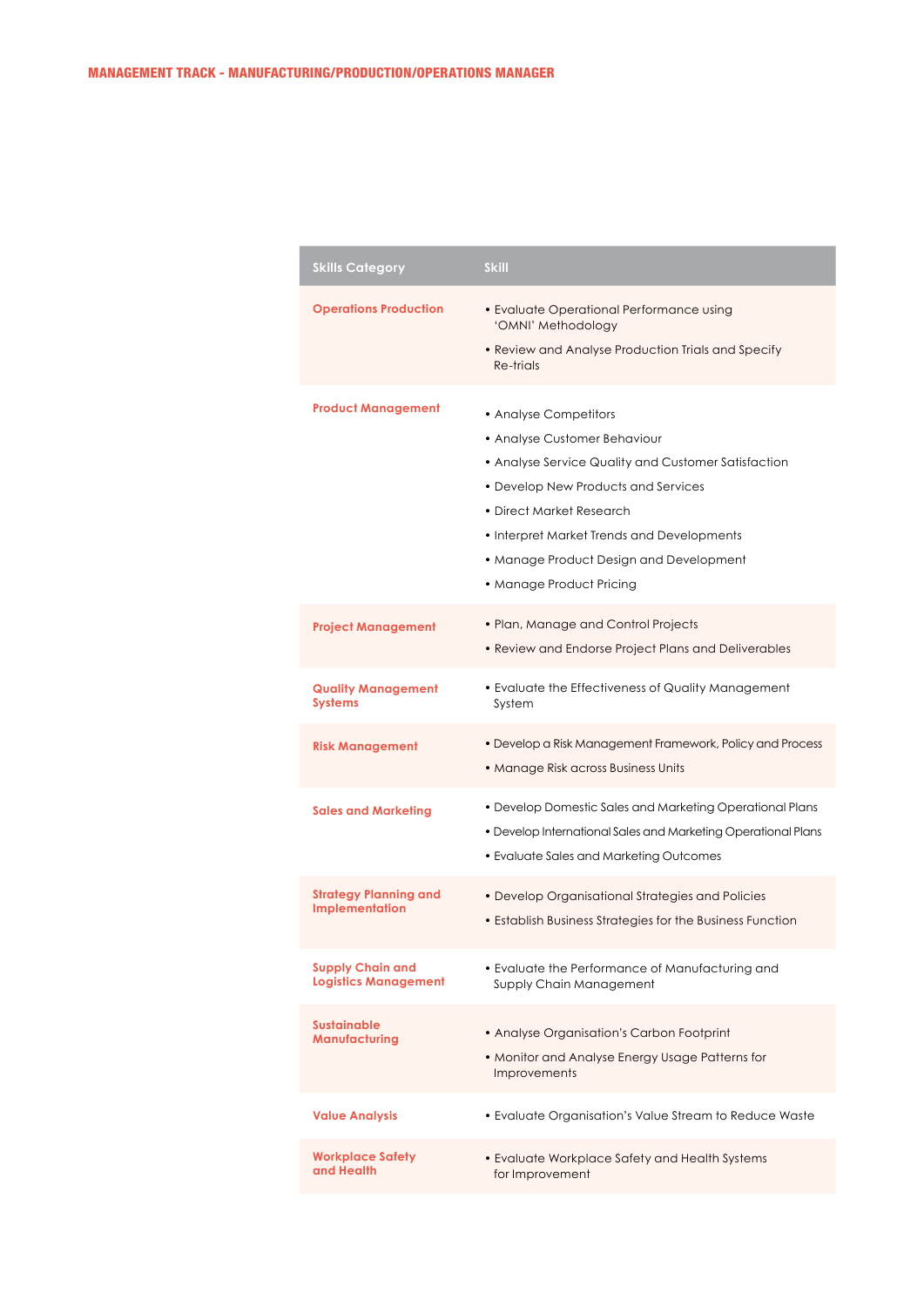# **Plant Manager**

The Plant Manager leads all manufacturing and engineering activities in the organisation to ensure that manufacturing objectives are achieved in a timely and cost-effective manner. He/She formulates and recommends manufacturing policies and programmes to guide the organisation in maintaining and improving its competitive position and profitability.

The Plant Manager works with cross-functional teams to identify, develop and implement technology, products and documentation. He/She builds high performance teams that work collaboratively through an organisation, and has the ability to develop and execute functional strategy as well as act as a change leader.

| <b>Skills Category</b>                                        | <b>Skill</b>                                                                                                                                                                                                                              |
|---------------------------------------------------------------|-------------------------------------------------------------------------------------------------------------------------------------------------------------------------------------------------------------------------------------------|
| <b>Accounting</b>                                             | • Endorse Accounting Policies, Plans, and Financial Reports                                                                                                                                                                               |
| <b>Business Negotiation</b>                                   | • Direct Negotiation Policy and Develop Negotiation Limits                                                                                                                                                                                |
| <b>Change Management</b>                                      | • Lead Change Management                                                                                                                                                                                                                  |
| <b>Communication</b>                                          | • Direct Relationships with Stakeholders<br>• Establish Internal Communications Platforms and Channels                                                                                                                                    |
| <b>Human Resource</b><br>Management                           | • Align Human Resources with Business Needs<br>• Develop and Evaluate Frameworks for Managing<br>Conflict, Grievances and Disputes                                                                                                        |
| <b>Info-Communication</b><br><b>Technologies</b>              | • Leverage on ICT Technologies to Design Advanced<br>Spreadsheets                                                                                                                                                                         |
| <b>Leadership and People</b><br><b>Management</b>             | • Develop Self to Maintain Professional Competence to<br>Lead an Organisation<br>• Establish Organisational Relationships and Lead<br><b>Organisational Diversity</b>                                                                     |
| <b>Maintenance</b>                                            | • Establish the Organisation's Maintenance Strategy and<br>Systems                                                                                                                                                                        |
| Manufacturing<br><b>Productivity and</b><br><b>Innovation</b> | • Establish Lean Manufacturing Systems for the<br>Organisation<br>• Establish Real-time Track and Trace Systems for<br><b>Manufacturing Processes</b><br>• Lead and be Accountable for Innovation within the<br>Organisation              |
| <b>Operations Planning</b>                                    | • Commission New Product Manufacturing Processes<br>• Establish Shop Floor Execution and Control                                                                                                                                          |
| <b>Operations Production</b>                                  | • Direct the Creation of Flexible Production and<br><b>Manpower Systems</b><br>• Direct the Review of Processes for Strategic Technology<br>and Operation Roadmapping<br>• Establish Organisational Planning and Production<br>Scheduling |
| <b>Project Management</b>                                     | • Steer Programme                                                                                                                                                                                                                         |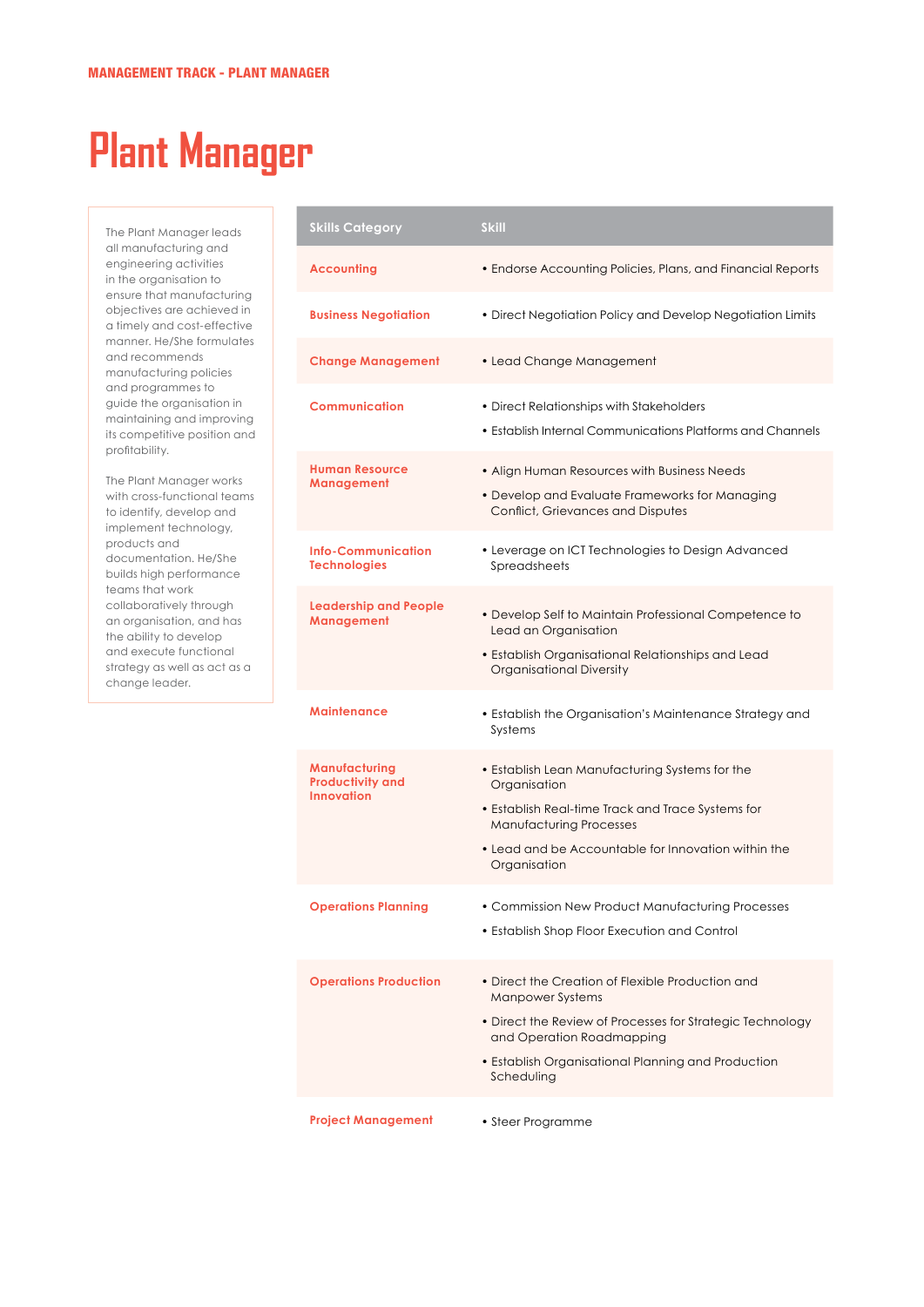| <b>Skills Category</b>                                 | <b>Skill</b>                                                                                                                                                                                                                                                                                 |
|--------------------------------------------------------|----------------------------------------------------------------------------------------------------------------------------------------------------------------------------------------------------------------------------------------------------------------------------------------------|
| <b>Public Relations</b>                                | • Drive Media Relations for the Organisation's Success<br>• Engage Audiences through Digital and Social Media<br>• Establish and Develop Media Relationships<br>• Speak with Confidence                                                                                                      |
| Quality<br><b>Management Systems</b>                   | • Establish Organisational Quality Management Systems                                                                                                                                                                                                                                        |
| <b>Risk Management</b>                                 | • Establish and Develop Risk Management Philosophy<br>and Strategies<br>• Establish Processes for the Management of<br>Non-Compliance<br>• Refine Risk Management Policies and Processes                                                                                                     |
| <b>Sales and Marketing</b>                             | • Direct Organisational Sales and Marketing Strategies<br>and Targets                                                                                                                                                                                                                        |
| <b>Strategy Planning and</b><br>Implementation         | • Communicate Organisational Vision, Mission and Values<br>• Develop Organisational Strategies and Policies<br>• Establish and Evaluate Systems to Achieve<br>Organisational Targets<br>• Establish Business Strategies for the Business Function<br><b>• Evaluate Business Environments</b> |
| <b>Supply Chain and</b><br><b>Logistics Management</b> | • Strategise Supply Chain Management and Logistics<br>Processes                                                                                                                                                                                                                              |
| <b>Sustainable</b><br>Manufacturing                    | • Establish Carbon Footprint Assessment Methodology<br>• Establish Green Manufacturing Strategies for<br>Sustainability                                                                                                                                                                      |
| <b>Value Analysis</b>                                  | • Establish the Organisation's Value Stream Mapping to<br><b>Enhance Improvements</b>                                                                                                                                                                                                        |
| <b>Workplace Safety</b><br>and Health                  | • Strategise Workplace Safety and Health for<br>Manufacturing                                                                                                                                                                                                                                |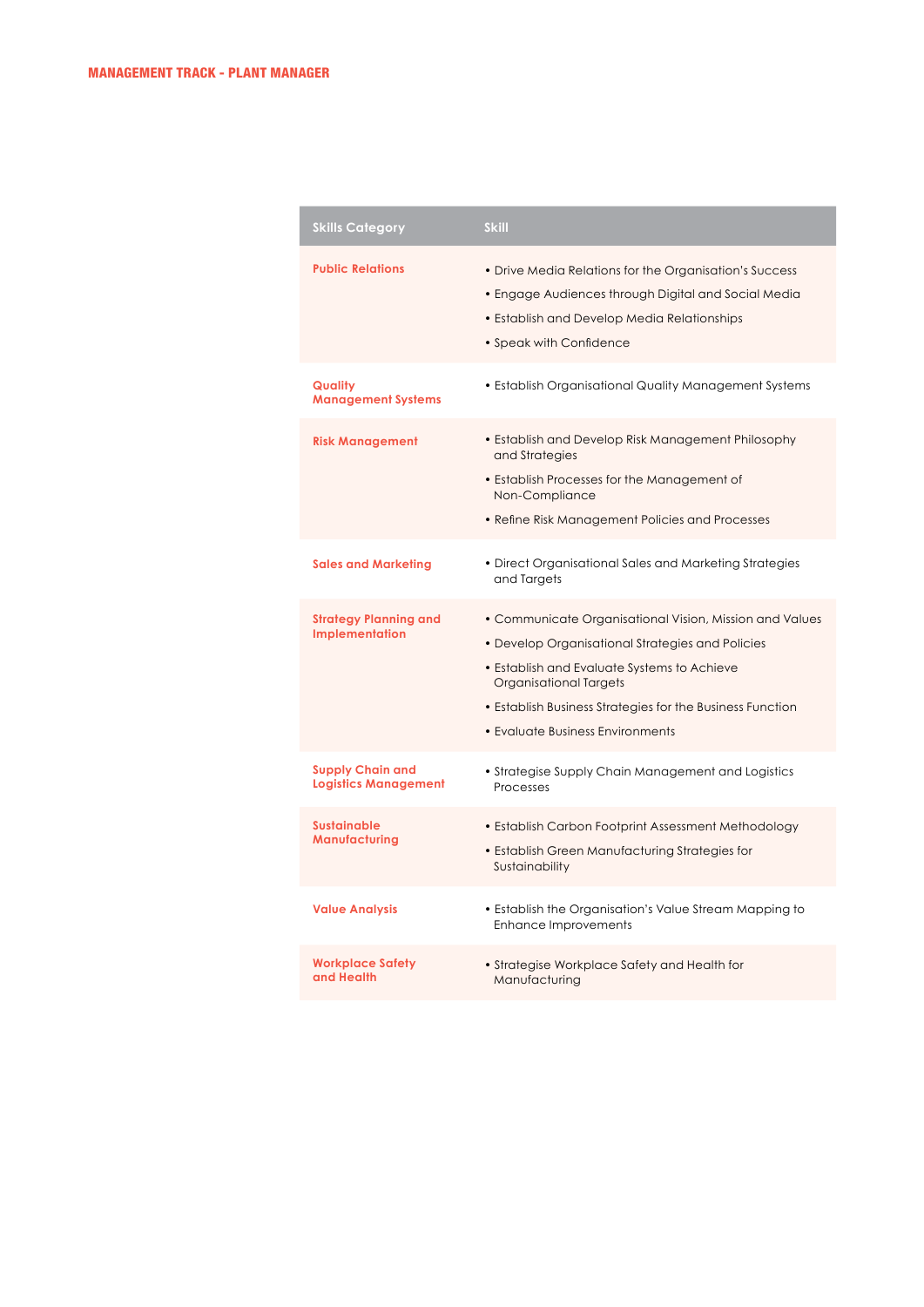### **Chief Executive Officer/Chief Operating Officer/Managing Director/General Manager/ Vice-President**

The Chief Executive Officer/Chief Operating Officer/Managing Director/ General Manager/Vice-President provides the overall direction of the organisation within the guidelines set up by the board of directors or a similar governing body. As a systems thinker, he/she strategises and directs operational activities at the highest level of management with the help of a management team.

Action-oriented and innovative, the Chief Executive Officer/Chief Operating Officer/ Managing Director/ General Manager/Vice-President translates broad goals into achievable steps, anticipates and stays ahead of trends and takes advantage of opportunities. He/She also mentors the management team as part of succession planning and also represents the organisation before clients, investors and business partners.

| <b>Skills Category</b>                                               | <b>Skill</b>                                                                                                                                                                                                                                                                                                                                                                                               |
|----------------------------------------------------------------------|------------------------------------------------------------------------------------------------------------------------------------------------------------------------------------------------------------------------------------------------------------------------------------------------------------------------------------------------------------------------------------------------------------|
| <b>Business Continuity</b><br>Management                             | • Endorse Business Continuity Framework, Strategies,<br>Policies and Plans<br>• Provide Leadership during Crisis Situations                                                                                                                                                                                                                                                                                |
| <b>Communication</b>                                                 | • Advocate Organisation's Interests                                                                                                                                                                                                                                                                                                                                                                        |
| <b>Finance</b>                                                       | • Set Organisation's Finance Philosophy and Strategy                                                                                                                                                                                                                                                                                                                                                       |
| <b>Human Resource</b><br>Management                                  | • Align Workforce Strategy with Competitive Strategy<br>• Promote Harmonious Tripartite Relations                                                                                                                                                                                                                                                                                                          |
| <b>Leadership and People</b><br><b>Management</b>                    | • Act as an Effective Board Member<br>• Build Positive Relationships with the Board<br>• Develop Self to Maintain Professional Competence to<br>Lead an Organisation<br>• Harness Cultural Intelligence in the Globalised Workplace<br>• Lead Organisational Succession Planning, Capability<br>Development and Employee Engagement<br>• Mentor and Lead Staff<br>• Represent and Promote the Organisation |
| <b>Manufacturing</b><br><b>Productivity and</b><br><b>Innovation</b> | • Champion Innovation in the Organisation<br>• Champion Lean Six Sigma for the Organisation                                                                                                                                                                                                                                                                                                                |
| <b>Operations Planning</b><br>and Production                         | • Exploit Organisation's Strengths to Enhance Business<br>Competitiveness through Strategic Technology and<br><b>Operations Roadmapping</b>                                                                                                                                                                                                                                                                |
| <b>Product Management</b>                                            | • Strategic Research and Development                                                                                                                                                                                                                                                                                                                                                                       |
| <b>Public Relations</b>                                              | • Build International Business Networks<br>• Champion the Organisation's Public Relations Strategy<br>to Manage Corporate Reputation<br>• Speak with Impact                                                                                                                                                                                                                                                |
| <b>Quality Management</b><br><b>Systems</b>                          | • Champion Quality Management in the Organisation                                                                                                                                                                                                                                                                                                                                                          |